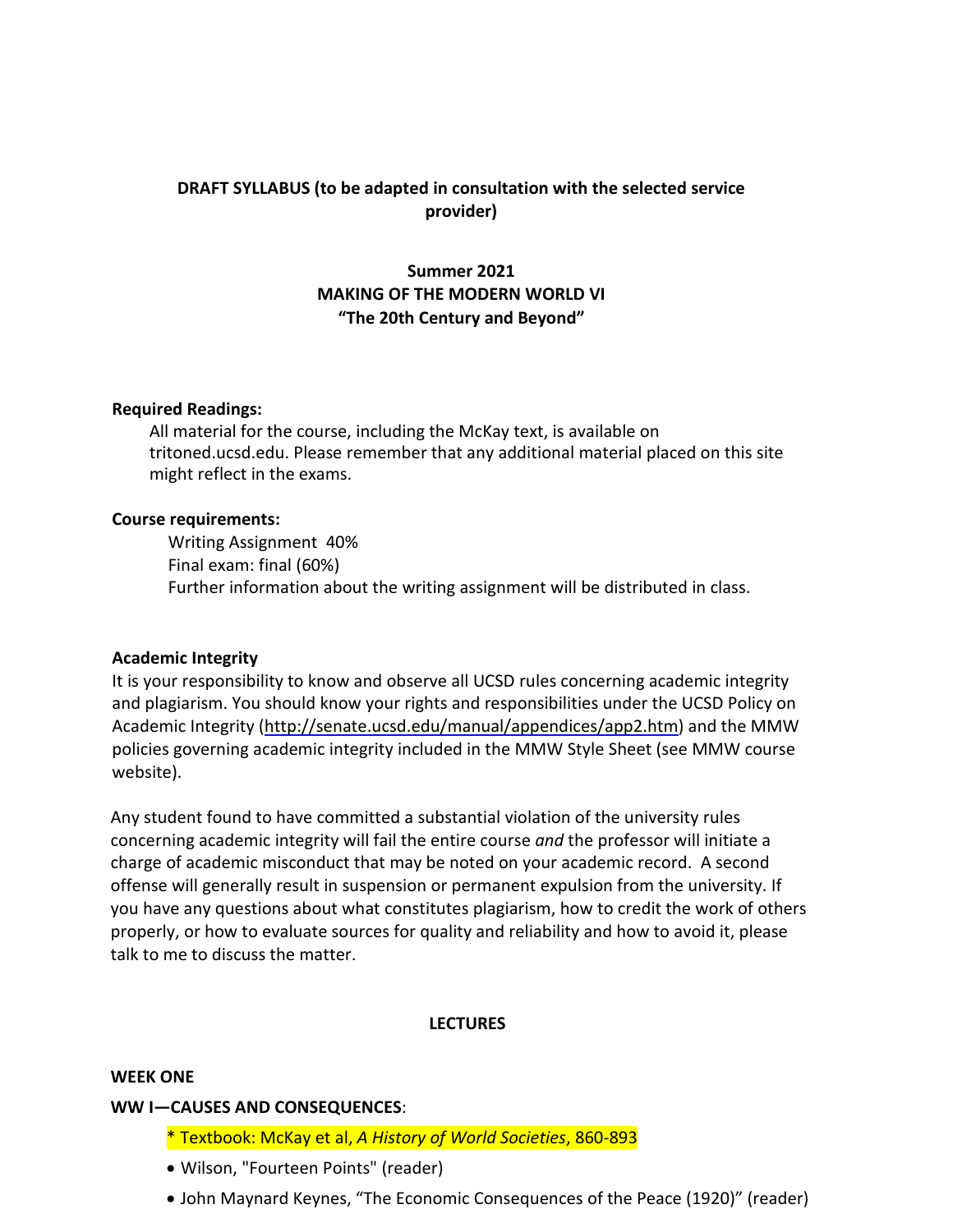- M. Eksteins, "Rites of War" (reader)
- And any one of these:
	- Poems by Wilfred Owen, Rupert Brooke and TS Eliot (reader)
	- T. Tzara, "Dadaism" (reader)
	- F.T. Marinetti, "The founding and manifesto of Futurism, 1909" (reader)

#### *The Aftermath of WW I*

*b. Russia: Revolutionary challenge to capitalism*

\* Textbook: McKay et al, *A History of World Societies*, pp. 874-879

# **WEEK 2**

# *Nationalism and the end of dynastic rule*

- S. Yat-Sen, "Fundamentals of National reconstruction" (reader)
- Deng Yingchao, "The Spirit of the May Fourth Movement"(reader)
- Mao Tse-Tung, "Chinese Revolution and Chinese Communist Party" (reader)

# *The Arab-Israeli conflict*

- Textbook: McKay et al, *A History of World Societies*, pp. 901-906.
- John Moore, documents from *The Arab-Israeli Conflict* (reader)
- Bickerton and Klausner, "Palestine during themandate"(reader)
- A.J. Balfour, "Defense of the Palestine Mandate, 1922" (reader)

# **WEEK 3**

# *WW II and Fascism*

- *a. WW II and mass destruction:*
	- \* Textbook: McKay et al, *A History of World Societies*, pp. 966-971; 1029-1034
- *b. "Ordinary Germans" and the Holocaust:*
	- Eric Johnson, Nazi Terror: The Gestapo, Jews and Ordinary Germans (reader)

Wed 7/19: Decolonization

#### **WEEK 4**

# *Neoliberalism; The End of Communism*

- Textbook: McKay et al, *A History of World Societies*, pp. 1006-1034
- Mikhail Gorbachev, "Address at the 43<sup>rd</sup> U.N. General Assembly Session, December 7, 1988" (reader)
- Excerpt from Pei, *From Reform to Revolution* (reader)

# *The Arab Spring*